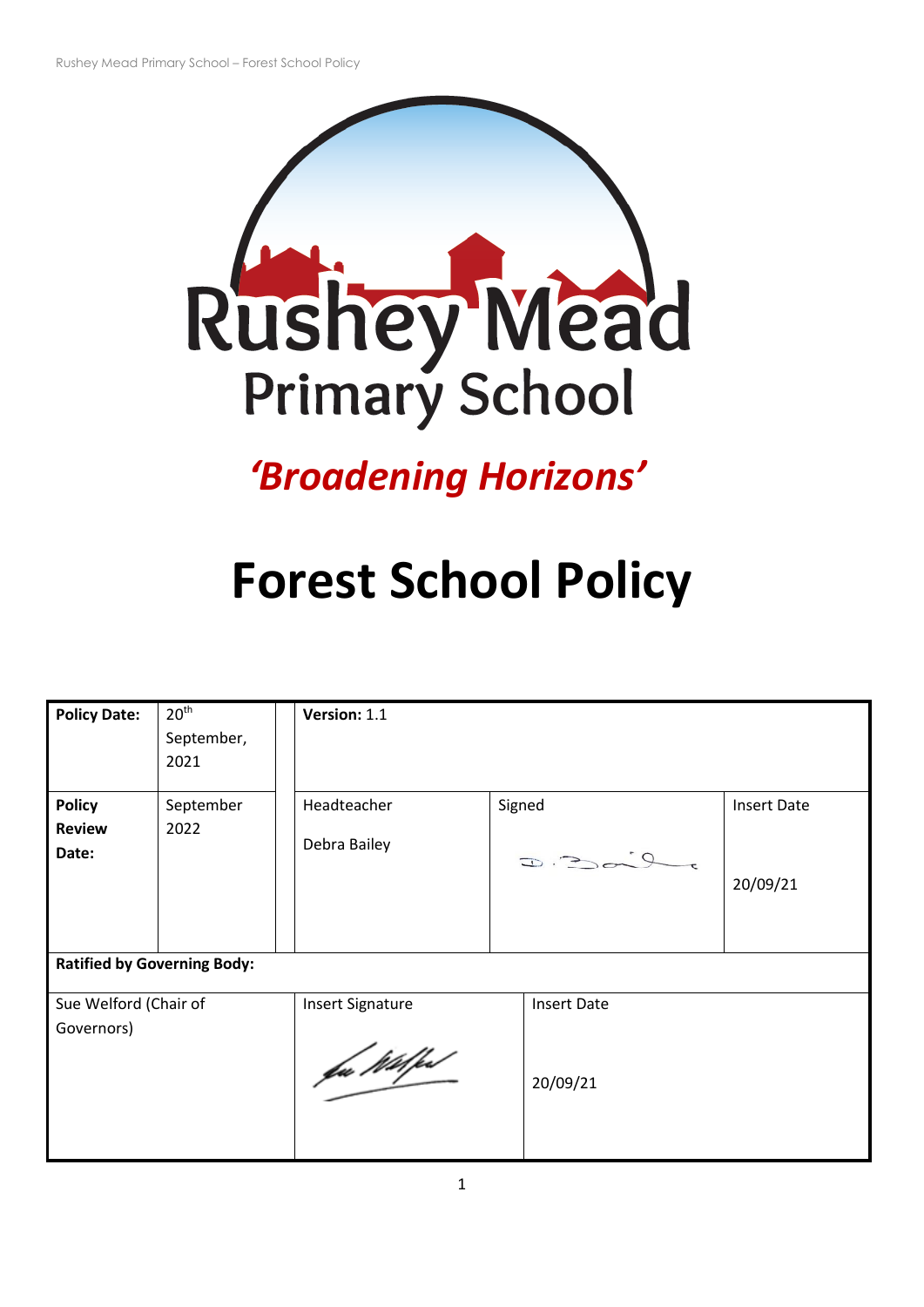#### **Vision and aims**

# 'Broadening Horizons'

At Rushey Mead Primary, we have a shared vision for successful learning that effectively enthuses and engages all of our children. Working together as an effective team we foster a lifelong love of learning and an ambition to succeed.

Learning at Rushey Mead is an experience that:

- Gives all children the opportunity to acquire the skills and knowledge needed to achieve academic success.
- Puts an emphasis on the essential early acquisition of the English language.
- Offers a challenging, engaging curriculum that develops children's confidence and resilience.
- Helps children to discover and extend their individual talents and strengths.
- Celebrates the rich diversity of the local community and appreciates its enrichment of school life.
- Prepares children for the future by promoting the importance of making a full, active and caring contribution to the lives of others

# **Aims and Objectives**

This policy outlines the aims of Forest School and gives a collective insight into the ethos of Forest School. It outlines the teaching, organisation and management of Forest School implemented at Rushey Mead Primary School. The aims of Forest School are:

- To increase self-esteem, self-confidence and a positive self-image
- To improve social skills and form positive relationships with peers and adults through enabling children to learn to co-operate and work as part of a team.
- To develop language and communication skills
- To improve physical and motor skills
- To improve motivation and concentration, promoting positive attitudes towards learning
- To increase knowledge and understanding of the environment by providing opportunities that enable children to explore and experience the natural world through a range of physical activities
- To enable children to learn how to take risks and develop strategies in order to do so within the boundaries of safety.

The children's interests are highly important at Forest School and, along with the varied natural resources in the woodland, are used to stimulate creative thinking, problem solving and skill development. The children will attend Forest School in all weathers, all year round, exploring and learning from the seasons and environmental changes. Appropriate clothing will be worn and during high winds it will be considered unsafe to go into the woods.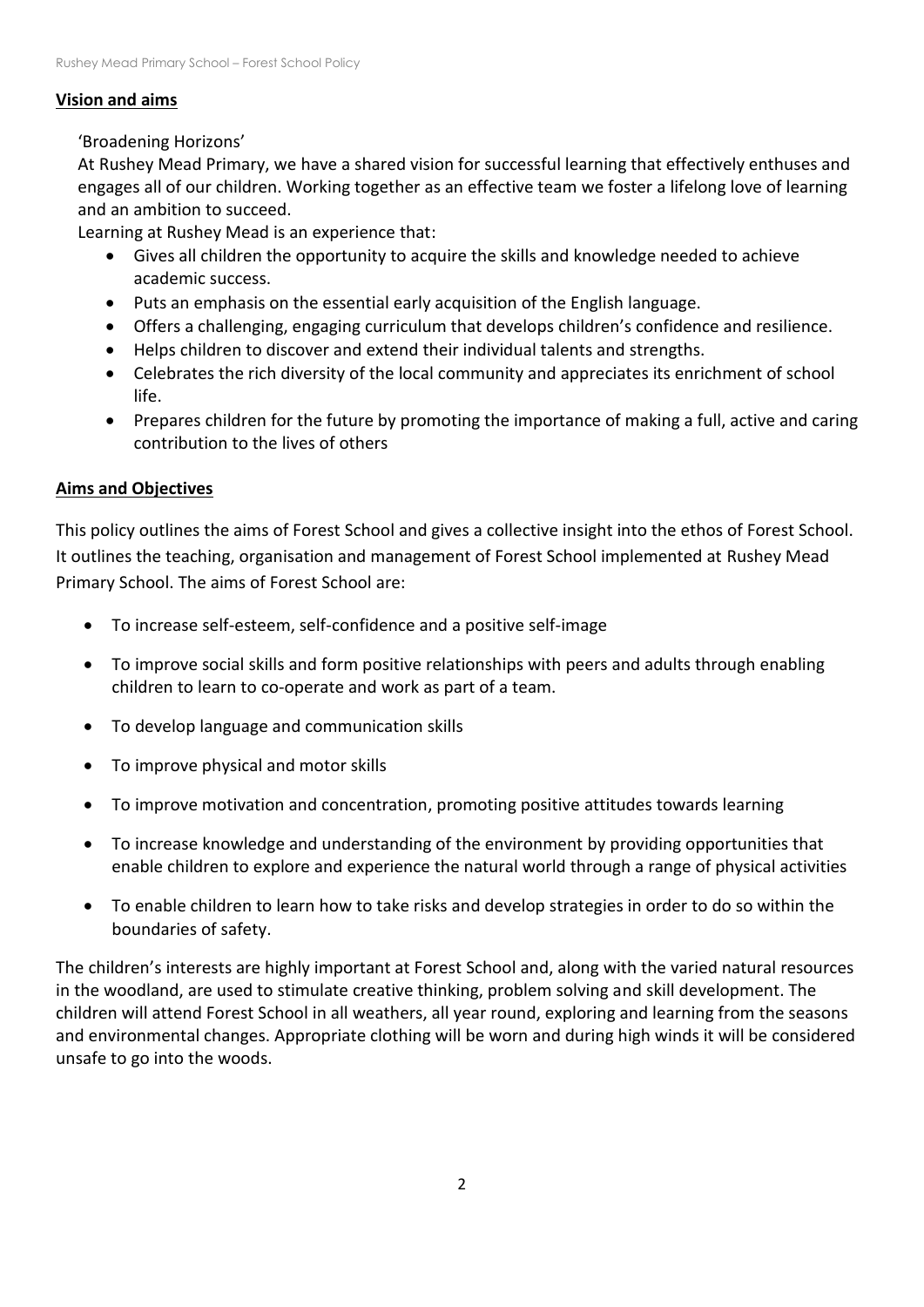#### **Forest School Staffing**

Forest School Leader: Mrs R Moody Forest School Leader BSc (Hons) with QTS Science and Forest School Coordinator Paediatric First Aid qualification

Forest School Leader: Miss H Brown Forest School Leader BA(Hons) with QTS RE and Forest School Coordinator Paediatric First Aid qualification

Forest School Leader: Miss L Smith Forest School Leader BA (Hons) Primary Education with QTS PE Coordinator and Primary Link Tutor First Aid at Work qualification

Forest School Leader: Mrs N Kittridge Forest School Leader BA (Hons) Primary Education with QTS Foundation Stage Coordinator Paediatric First Aid qualification

Forest School Leader: Miss L Wright

Forest School Leader BA (Hons) Primary Education with QTS Year 5/6 Phase Leader Maths Lead First Aid at Work qualification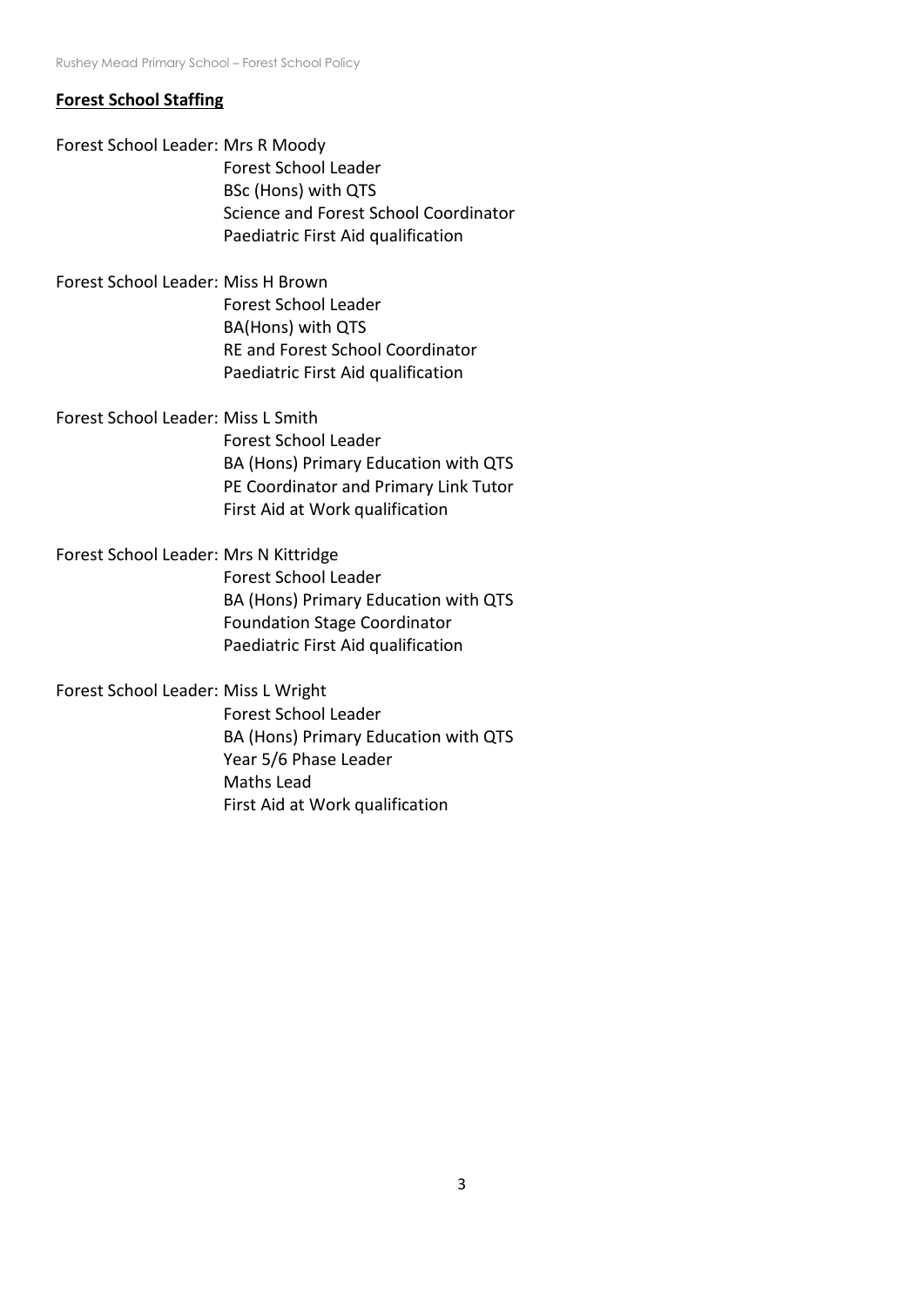#### **First Aid**

The Forest School Leader is responsible for First Aid and is qualified in First Aid at Work or Paediatric First Aid.

An Emergency First Aid Kit is carried to all Forest School sessions.

#### **Emergency Rucksack Checklist**

Medical Emergency Procedures (laminated) Whistle First Aid Kit Thermal Blanket Survival bag Toilet Paper in plastic bag Teddy Bear Clingfilm Bite and Sting Relief Spray Spare socks, hats and gloves (size appropriate for group). Emergency Fire-lighting Kit Accident Book Emergency Contact Details and Medical Records

#### **First Aid Kit Checklist**

4 x Medium Sterile Dressing 2 x Large Sterile Dressing 2 x Triangular Bandage 6 x Safety Pin 2 x Eye Pad Sterile Dressing 20 x Saline Cleansing Wipes 1 x Adhesive Tape 1 x Hypafix Tape 6 x Disposable Gloves 2 x Finger Sterile Dressing 1 x Resuscitation Face Shield 1 x Hydrogel Burn Dressing 1 x Tough Cut Shears 1 x Conforming Bandage 1 x Tweezers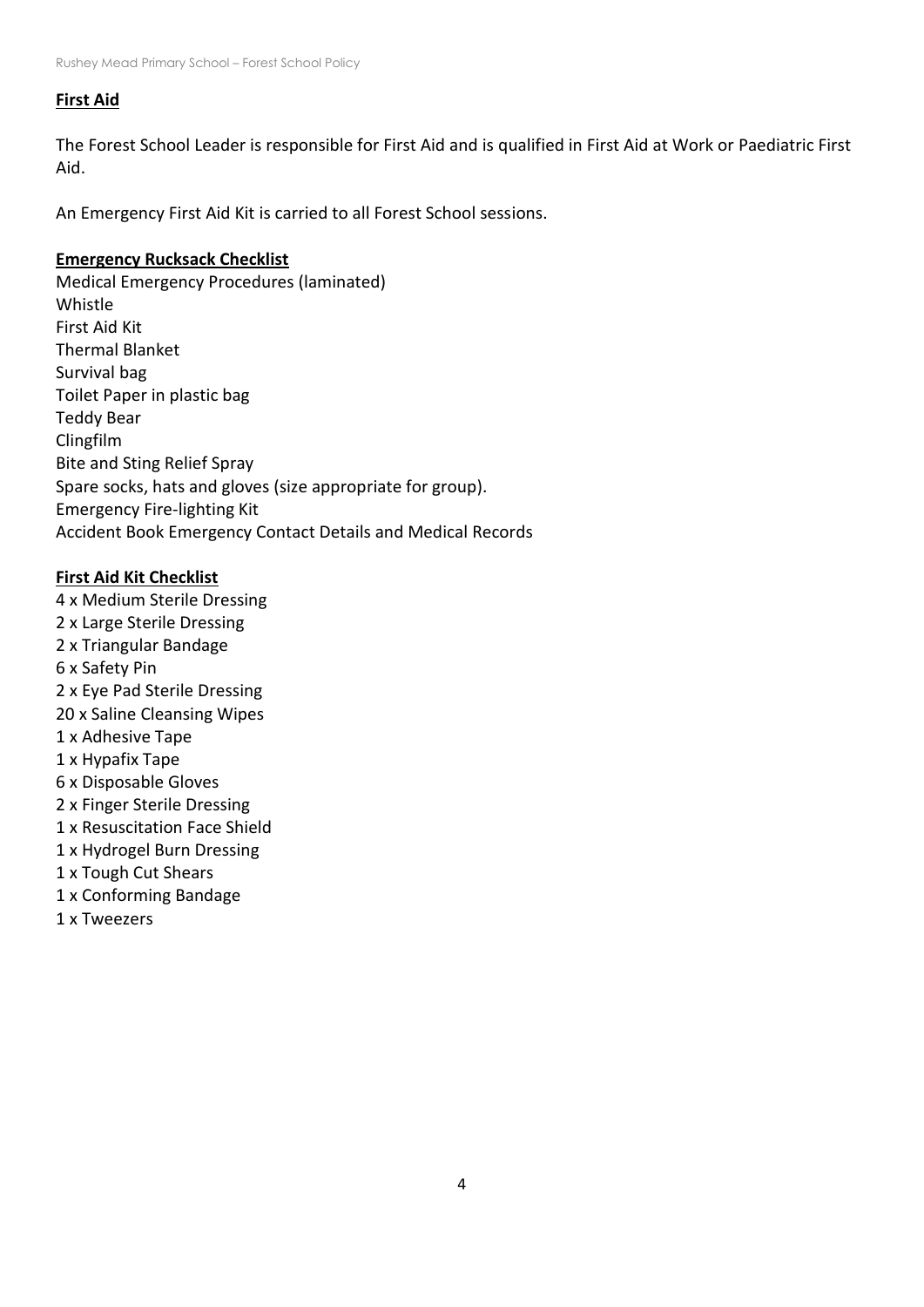#### **Environmental Considerations and Conservation**

One of the principles of Forest School is to promote environmental awareness and encourage children to appreciate and take care of the world around them. The children are taught about respecting the environment and taking responsibility for the world around them with careful reference to the sustainable management plan and ecological impact assessment.

#### **Health and Safety Considerations**

(Please refer to school's Health and Safety policy).

The health and safety of the adults and children is paramount during any activity and session. Health and safety is reinforced through regular reminders to the children throughout the session. Forest School provides children with opportunities to develop independence and to take responsibility for their own learning. As a result of this, children will develop early risk assessment strategies and understand that actions have consequences. They are encouraged to explore and find out for themselves.

The Forest School Leader will carry out risk assessments at the beginning of each term which will take account of seasonal change. In addition to this, a daily risk assessment will be undertaken before each forest school session. Any activities which are planned are also risk assessed. In the event of an accident or emergency the Forest School Leader will give immediate first aid and send a sensible child to the office with a red card as per the school's policy to gain assistance.

The Forest School Leader and other involved practitioners understand that they have a very important duty of care when working with children at Forest School. To ensure all individuals (children, workers and volunteers) are safe and protected, the following procedures are followed:

- Everyone involved in Forest School is fully briefed on health and safety, risk assessment of site and activities and duties/roles at Forest School.
- Suitable clothing and appropriate footwear must be worn at all times, e.g. waterproofs, sun cream and hats during warm weather.
- All equipment and waste must be cleared away at the end of the session.
- Tools must be stored correctly in school and checked off against the inventory after every session. Children will have 1:3 adult supervision when using tools that are age appropriate.
- Rules and boundaries must be set out clearly at the beginning of each session. Persistently bad behaviour will result in withdrawal from task.
- Everyone must wash their hands before handling food and drink.
- All foods must be stored in plastic bags and left in the fridge if necessary prior to Forest School taking place.
- Water must be stored in a safe place and be accessible when children need a drink.
- Everyone must be aware of any special dietary needs of the group. Any medication and copies of care plans will be in the Forest School Leader's bag.

# **Dealing with strangers and loose dogs**

Children will be informed never to approach any animals or people in the forest area. If loose dogs are encountered in the area, an adult helper should look for the owner and ask them to keep the dog on a lead.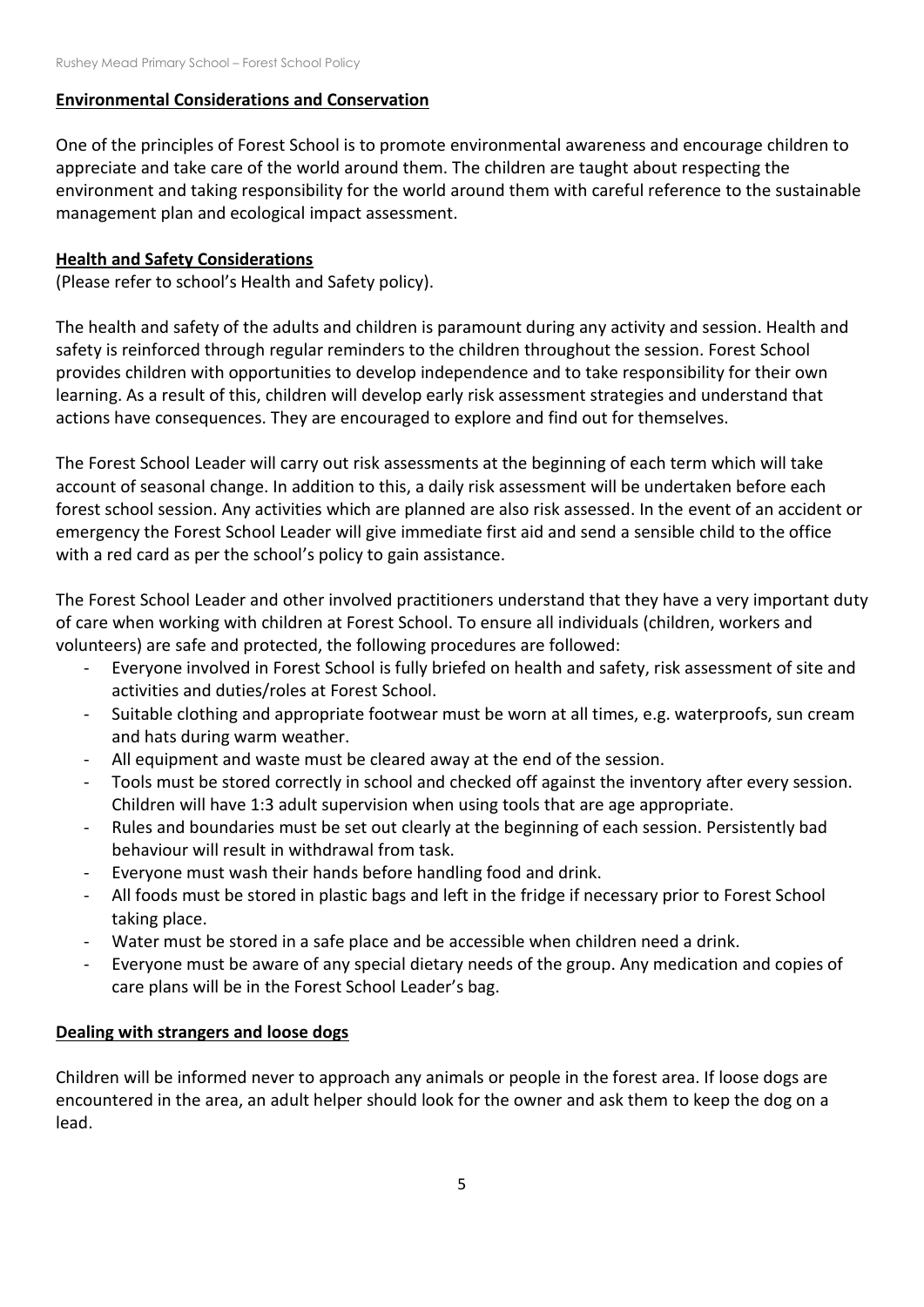#### **Emergency Procedures**

The Forest School site is located on the school site.

# **In the event of injury to adults or children:**

- The Forest School Leader will administer first aid to the casualty.
- The Forest School Leader/Adult helpers will ensure the safety of the remainder of the group.
- The Forest School Leader will have a mobile phone on them in the event of an emergency.
- The Forest School Leader will alert the emergency services if necessary and inform the Head teacher if the incident requires further medical treatment.
- The Head teacher will arrange for parents to be contacted.

# **Emergency Phone Numbers:**

The nearest available phone is Schools Office 0116 2661114 **In an emergency dial 999**

If an accident occurs to a pupil, member of staff or volunteer/visitor that requires help in addition to first aid i.e. Fire, Ambulance and Police then the LEA must be informed of the circumstances. In the event of serious injury (this includes acute illness, fracture, loss of sight or consciousness or if detained in hospital over 24 hours, or death). In addition to the LEA, the Health and Safety Executive (HSE) must be informed; these notifications are a legal requirement.

The 'Accident Report Form' requires a written statement be made with reference to the sequence of events, actions taken and responses and times of these actions. Names of witnesses should be recorded. The statement should then be signed dated and given to the Head teacher. It will be photocopied and the original sent to the LEA.

- Copies of the 'Accident Report Form' will be filed in the school office.
- The process outlined above is of vital importance to the enquiry which will surely follow a serious accident and will be critical to any action for damages or compensation.

# **Toileting Policy**

- Children will be encouraged to go to the toilet before leaving school.
- Children will be sent in pairs back to the school premises to use the toilets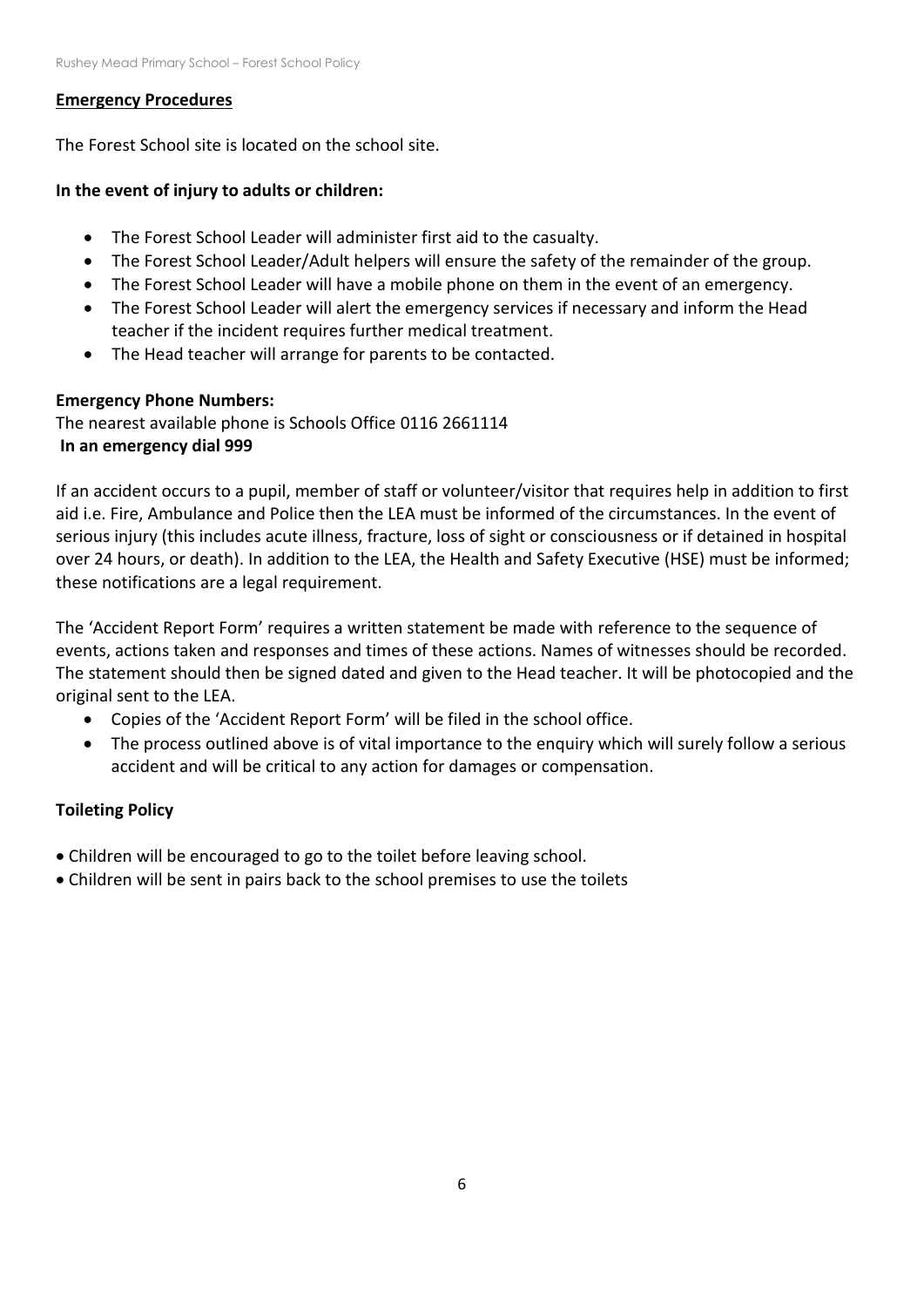# **Roles and Responsibilities**

The Forest School Leader will have full recognised Forest School qualification, DBS and outdoor first aid qualification and have the overall responsibility for:

- planning of sessions including boundaries, activities and ethos;
- liaison with school staff and governors;
- safety and risk assessment including pre-checks (site and kit);
- nominal role and medical details/parental permission forms;
- administration of first aid and responsibility of the first aid kit, write ups in accident book, mobile phone;
- kit security and a signing in/out procedure; ensuring that any activity kit or clothing is appropriate; Each Forest School Leader to be responsible for their own key.
- supervision of tool use and all tool kit security;
- understanding of, and provision for any SEN of the group/individuals and pastoral needs of group;
- emergency procedures;
- evaluations of sessions.

# **Volunteers and trainees**

Under the guidance of the Forest School Leader, volunteers and trainees will:

- familiarize themselves with relevant School Policies;
- follow the School Behaviour Policy in managing behaviour;
- carry out delegated jobs;
- model good practice;
- support and talk to children, extending their learning as appropriate.

# **Insurance**

Activities are covered by the School's Public Liability Insurance.

#### **Equal Opportunities**

(Please refer to Rushey Mead Primary School's Equal Opportunities policy).

In line with the School's Equal Opportunities Policy, everyone involved in Forest School sessions will be treated with respect and equality. Our priority is to ensure that children and adults have access to a safe and secure environment, in terms of emotional well-being and safety. We would like everyone involved to believe that any contributions they make to our sessions will be listened to and appreciated.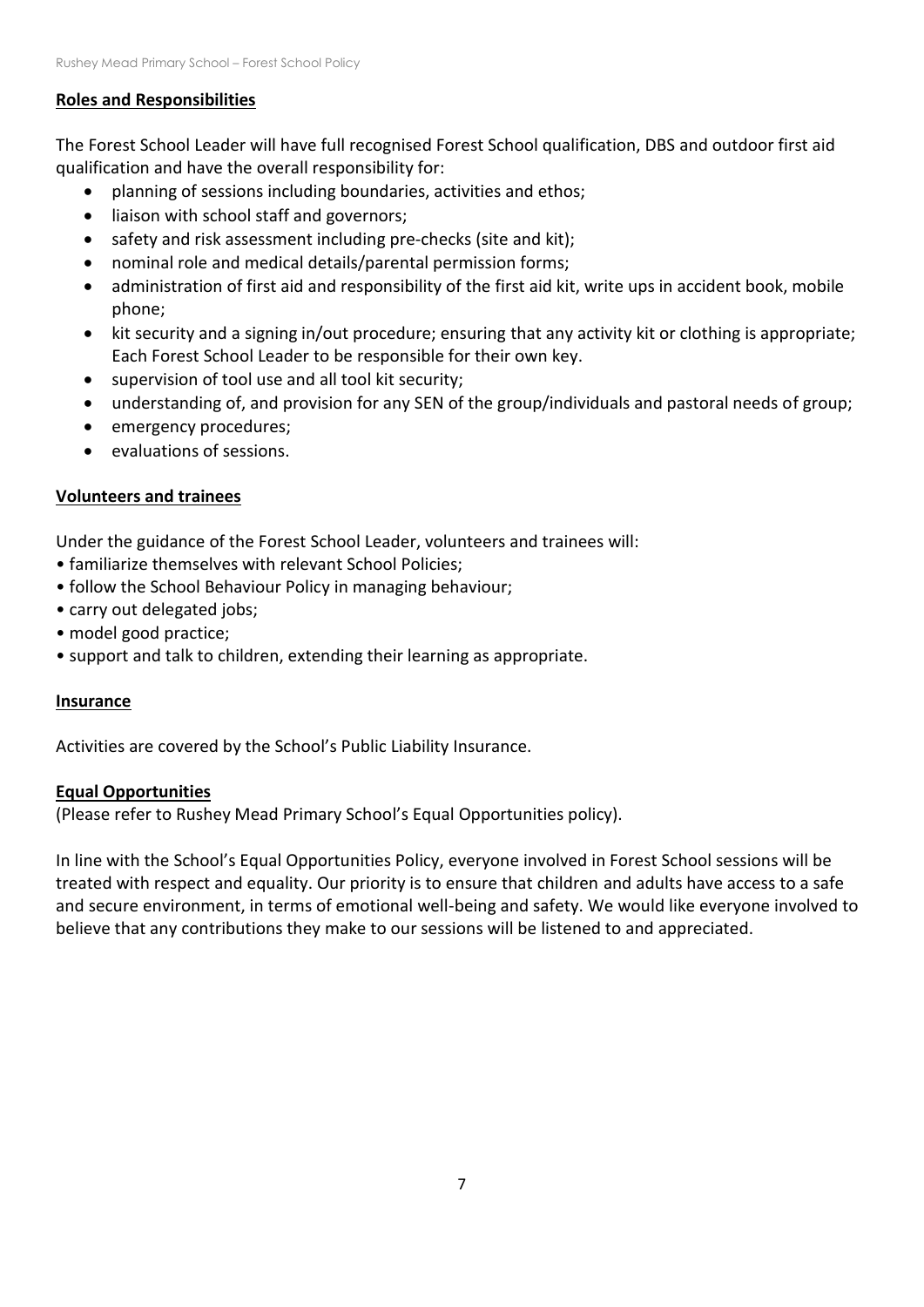#### **Fire Risk Policy**

Rushey Mead Primary School aims to develop children's self-esteem, independence and motivation and keep children safe wherever they are. Campfires and use of Kelly Kettles are an important part of Forest Schools and are used as part of planned forest school sessions. Whilst using fires or Kelly Kettles the area is clearly set out, the staff to child ratio remains as 1:6 and safety rules are followed ('Log Circle' rules).

# Location

- Fires are only lit in the Fire Circle and are enclosed by logs to prevent the spread of fire.
- Kelly Kettles are to be used on flat open ground and leaf litter should be brushed away before use.

# **Fire Safety**

- Fire is always supervised by the Forest School Leader and never left unattended when lit.
- Safe fire practice is always adhered to.
- There should always be a bucket of water next to the fire.
- Children and staff will be taught and reminded the 'Log Circle' rules:
- Children are not allowed bring anything into the fire circle unless directed to and should not throw anything onto the fire.

• Advice on appropriate way to deal with smoke will be given: Turn your head to the side, place your hand across your face, close your eyes and count to 30.

- If there is a clear wind direction, seating in the line of the fire should be avoided.
- If the wind direction is variable, the Forest School Leader should rearrange the seating where possible.
- Any accident should be recorded in the school incident book and procedures evaluated.

# Fire Safety

- Fires are lit using cotton wool, tinder and a flint and steel.
- Sticks should be placed, not thrown, from the side of the fire. The hand should not go over the fire.
- Fire gloves should be available and used at all times.

# Extinguishing

- All fires should be extinguished at the end of each session.
- Water should be poured onto the fire.
- At the end of the session the fire should be doused with water and the remains should be scattered. Water should be poured on until smoke and steam has ceased.

#### Kelly Kettles

- Kelly Kettles to be placed on a flat, clear surface.
- Children should feed the fire using sticks as directed by the forest school leader

• Kelly Kettles should have the spout facing away from the user and should never be boiled with the cork in.

• Fuel should burn itself out, but if it doesn't it must be extinguished with water (see above).